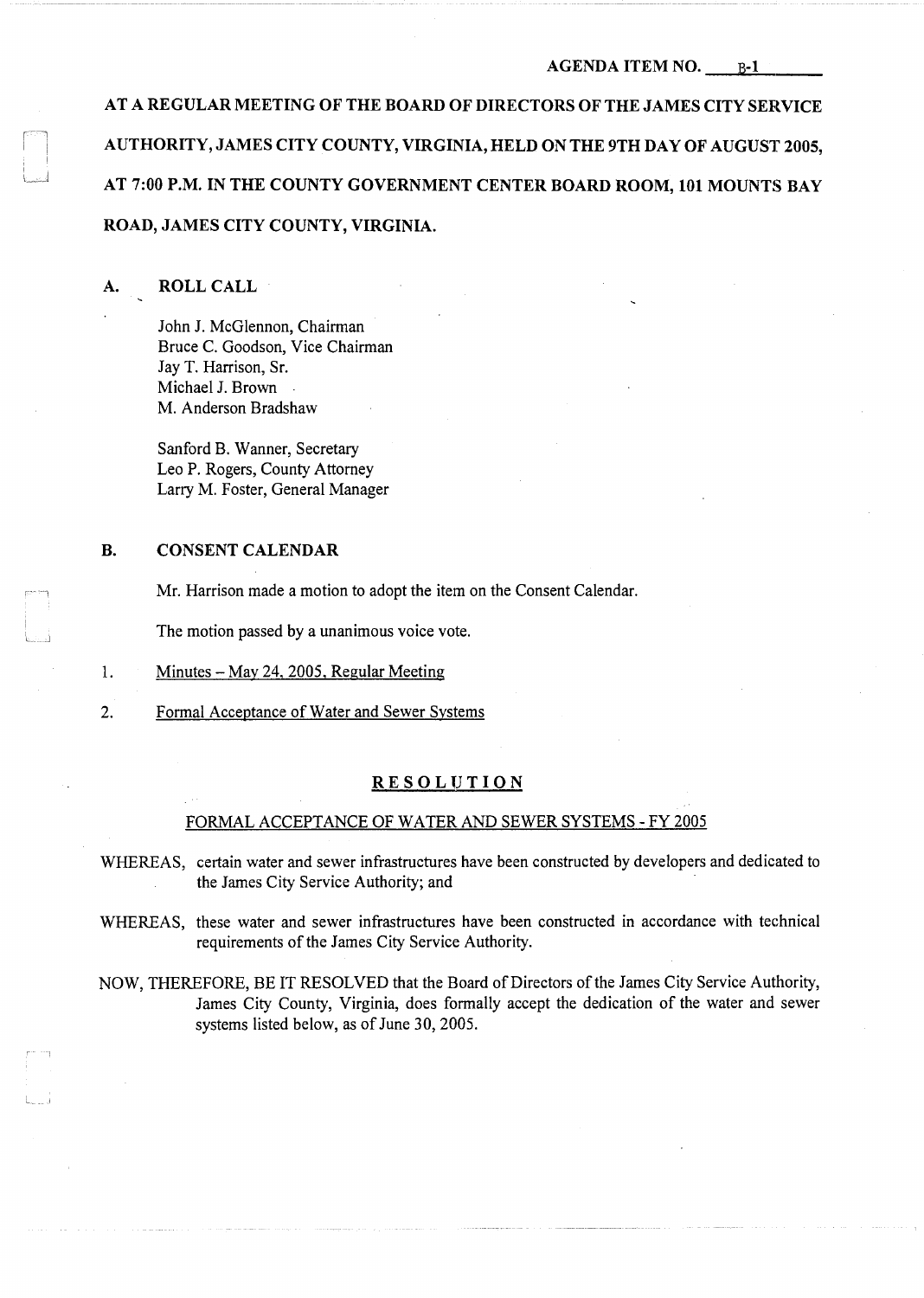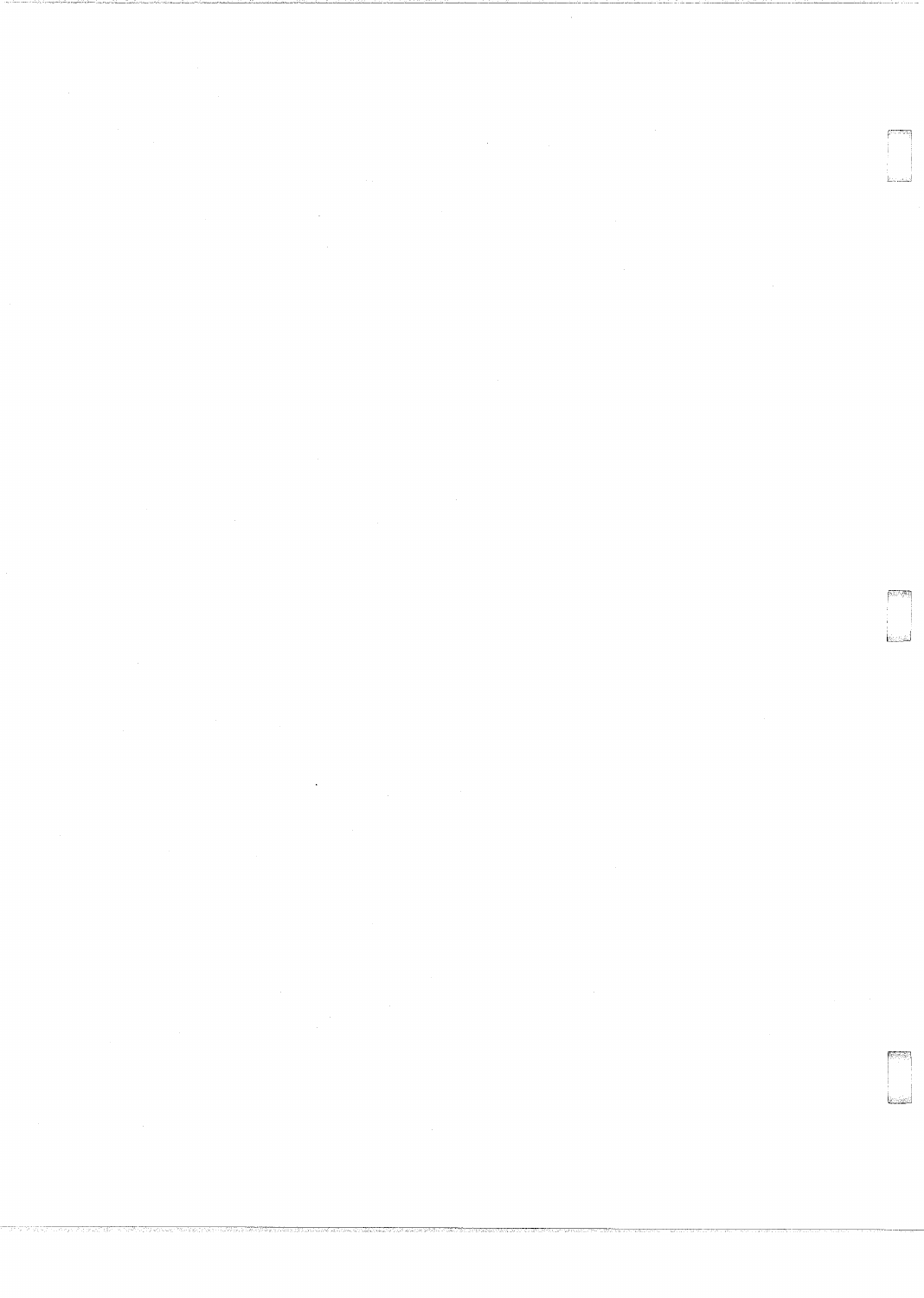## **Water Dedications**

| Development                                    | Value       |
|------------------------------------------------|-------------|
| Brandon Woods Parkway - Phase 2                | S<br>55,350 |
| Colonial Heritage - Section 1, Phase 2         | 250,075     |
| Colonial Heritage - Section 1, Phase 3         | 203,395     |
| Ford's Colony - Section 30                     | 297,300     |
| Ford's Colony - Section 31C                    | 173,950     |
| Ford's Colony - Williamsburg West Improvements | 42,925      |
| Greensprings West - Phase 3                    | 236,070     |
| Lake Powell Forest - Phases 4 & 5              | 96,125      |
| Monticello Woods - Phase 1A                    | 302,840     |
| Patriot Colony - Phase 2                       | 106,075     |
| Powhatan Secondary - Section 6C                | 67,000      |
| Stonehouse - Section 6C                        | 97,450      |
| Westmoreland - Sections 3 & 4                  | 115,060     |
| Wexford Hills - Section 3A                     | 114,400     |
| Williamsburg Winery Water Main                 | 67,150      |

Total:

\$2.225.165

Value

## **Sewer Dedications**

| Brandon Woods Parkway - Phase 2                | S<br>11,490 |
|------------------------------------------------|-------------|
| Colonial Heritage - Section 1, Phase 2         | 277,580     |
| Colonial Heritage - Section 1, Phase 3         | 222,240     |
| Ford's Colony - Section 30                     | 538,925     |
| Ford's Colony - Section 31C                    | 375,485     |
| Ford's Colony - Williamsburg West Improvements | 12,185      |
| Greensprings West - Phase 3                    | 379,225     |
| Jolly Pond Veterinary Hospital                 | 8,480       |
| Lake Powell Forest - Phases 4 & 5              | 174,885     |
| Monticello Woods - Phase 1A                    | 343,200     |
| Patriot Colony - Phase 2                       | 46,920      |
| Powhatan Secondary - Section 6C                | 96,895      |
| Stonehouse - Section 6C                        | 127,095     |
| Westmoreland - Sections 3 & 4                  | 144,445     |
| Total:                                         | \$2,759,050 |

# **C. BOARD REQUESTS AND DIRECTIVES**

Development

L~ \_i

i.

Mr. McGlennon requested an update on the water demand levels for the past month.

Mr. Foster stated that in July there was a record level of production and pumping of water; however, in the last few days the water demand has reduced significantly, which may be attributed to the recent rain indicating that substantial water use is for outdoor activities.